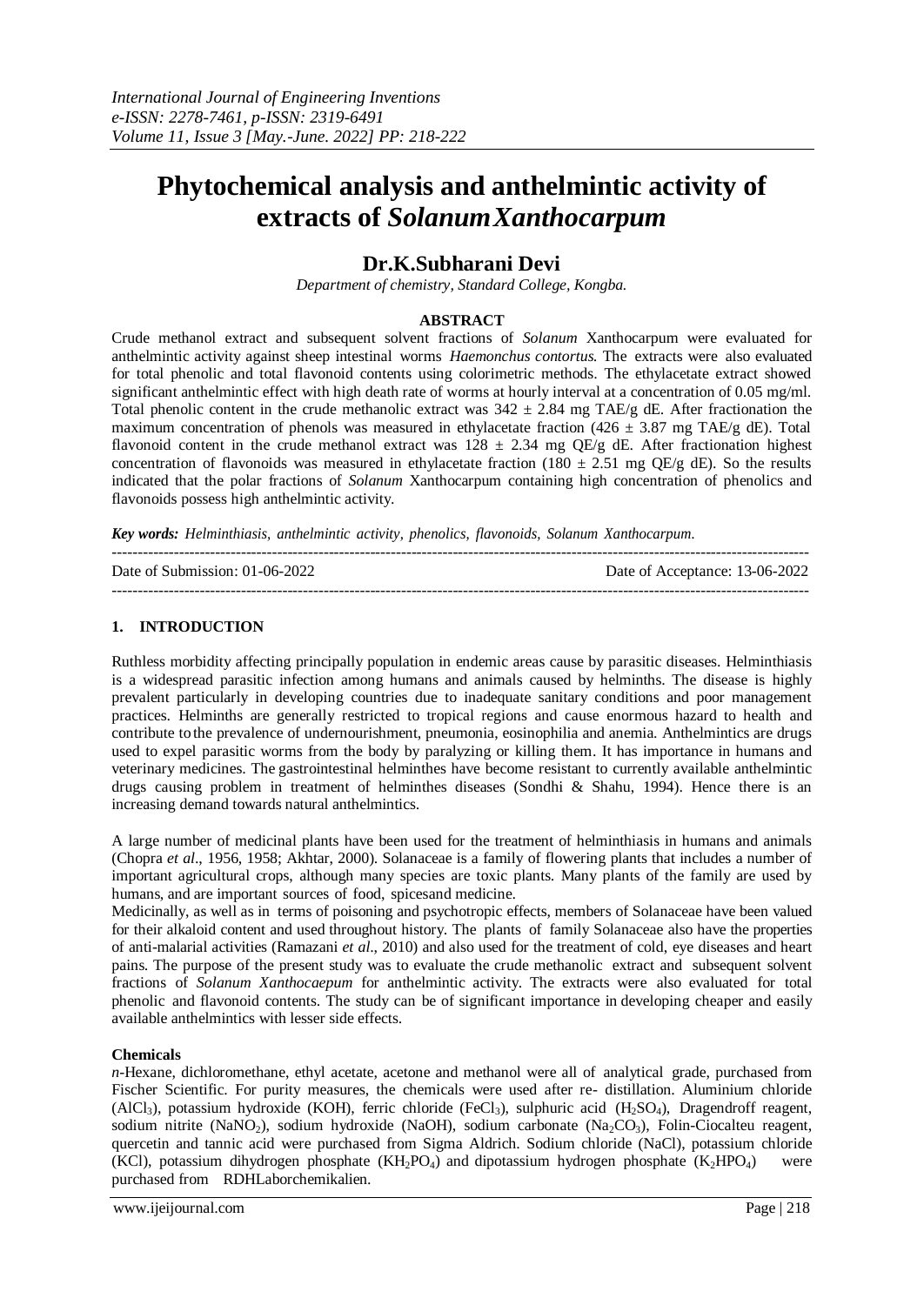# **Equipments**

Plant extracts were concentrated with rotary evaporator. All UV-Vis spectral analyses were carried out in methanol with UV-Vis double beam spectrophotometer (Hitachi, U2800). The sterilization of phosphate buffer solution was done in autoclave.

# **Extraction**

The fresh plant material (360 g) was washed and dried in shade. The dried and powdered material (70 g) was extracted in redistilled methanol for seven days at room temperature away from sunlight, with occasional stirring. The soaking mixture was filtered to isolate the methanol extract. The process was repeated thrice and the combined extracts were concentrated under reduced pressure in the rotary evaporator to give crude methanol extract. For liquid- liquid partition the crude methanol extract was dissolved and suspended in double distilled water and filtered through filter paper. The water extract was partitioned between *n*-hexane, dichloromethane, ethyl acetate and acetone. The process afforded non-polar fractions of *n*-hexane and dichloromethane and polar fractions of ethyl acetate, acetone and water. The water fraction was freeze-dried to give water extracts. All the extracts were weighed (Table 1) and stored in tightly sealed dark glass containers at 4ºC for further analysis.

# **Qualitative Phytochemical Analysis**

For qualitative phytochemical analysis standardchemical methods were performed (Harborne, 1973).

*Glycosides:* For glycosides 1 mL of freshly prepared 10% KOH was added to 1 mL of extract. The presence of glycosides was confirmed by the formation of brick red precipitates.

*Saponins:* For saponins, frothing test was performed in which 2 ml of the extract was vigorously shaken in the test tube for 2 minutes.Presence of frothing indicated saponins.

*Steroids*: Steroids were identified by adding 5 drops of concentrated  $H_2SO_4$  to 1 mL of the extract in a test tube. Red coloration indicated the presenceof steroids.

*Triterpenes:* For triterpenes, 5 drops of concentrated H<sub>2</sub>SO<sub>4</sub> were added to 1 mL of extract. Appearance of blue green colour indicated the presence of triterpenes.

*Flavonoids:* Presence of flavonoids was tested by adding 1 mL of freshly prepared 5% AlCl<sub>3</sub>solution to 1 mL of extract. Yellow coloration indicated the presence of flavonoids.

**Phenolics:** For phenolics, two drops of 5% FeCl<sub>3</sub> were added to 1 mL of the extract in a test tube. Presence of greenish precipitate indicated the presence of phenolics.

*Alkaloids:* To detect the presence of alkaloids 0.2 gm of plant extract was warmed with 2% sulphuric acid in a test tube for 2 minutes. The mixture was filtered in a separate test tube and few drops of Dragendroff reagent were added and observed for the presence of orange red precipitates for the presence of alkaloids.

# **Quantitative Phytochemical Analysis**

The crude extract and solvent fractions of *S. Xanthocarpum* were analyzed quantitatively for total phenolic and total flavonoid content using standard methods.

# **Determination of total phenolics**

Total phenolic contents were determined by using Folin-Ciocalteu (FC) reagent (Cliffe *et al*., 1994). For analysis 20 μL of plant extract was mixed with 1.58 mL of deionized water and 100 μL of FC reagent and incubated for 10 min at room temperature. To the reaction mixture 300  $\mu$ L of 25% Na<sub>2</sub>CO<sub>3</sub> solution (w/v) was added and again incubated at 40ºC. After cooling for 0.5 h, absorbance was measured at 765 nm against the blank (containing 20 μL of extracting solvent instead of plant sample). TPC of the sample was determined with a linear equation based on the standard calibration curve prepared under the same conditions using tannic acid as standard (Figure 1). The results were expressed as mg tannic acid equivalent (TAE)/g dry extract (dE).

$$
Y = 2.807x + 0.026; r^2 = 0.914
$$

(where *Y* is the absorbance and *x* is the concentration of tannic acid mg/ml).

# **Determination of total flavonoids**

Total flavonoid content (TFC) was determined by using aluminium chloride colorimetric method (Dewanto *et al*., 2002). For analysis 250 μL of the extract was diluted with 500 μL of deionized water and 90 μL of 5 % (w/v) NaNO<sub>2</sub> solution was added and left to stand for 6 min. Then, 180 µL of 10% (w/v) AlCl<sub>3</sub> solution was added to the above mixture and allowed to stand for another 5 min followed by the addition of 600 μL of 1 M NaOH solution. The final volume was made up to 3 mL with deionized water. Absorbance was measured at 510 nm against blank (250 μL of plant extract was replaced by 250 μL of extracting solvent). TFC was calculated from linear equation based the calibration curve of quercetin, used as standard, obtained under same experimental conditions as described above (Figure 2). The results were expressed as mgquercetin equivalent (QE)/g dE.

Y = 0.131 x + 0.016; 
$$
r^2 = 0.918
$$

(where *Y* is the absorbance and *x* is the concentration of quercetin in mg/ml).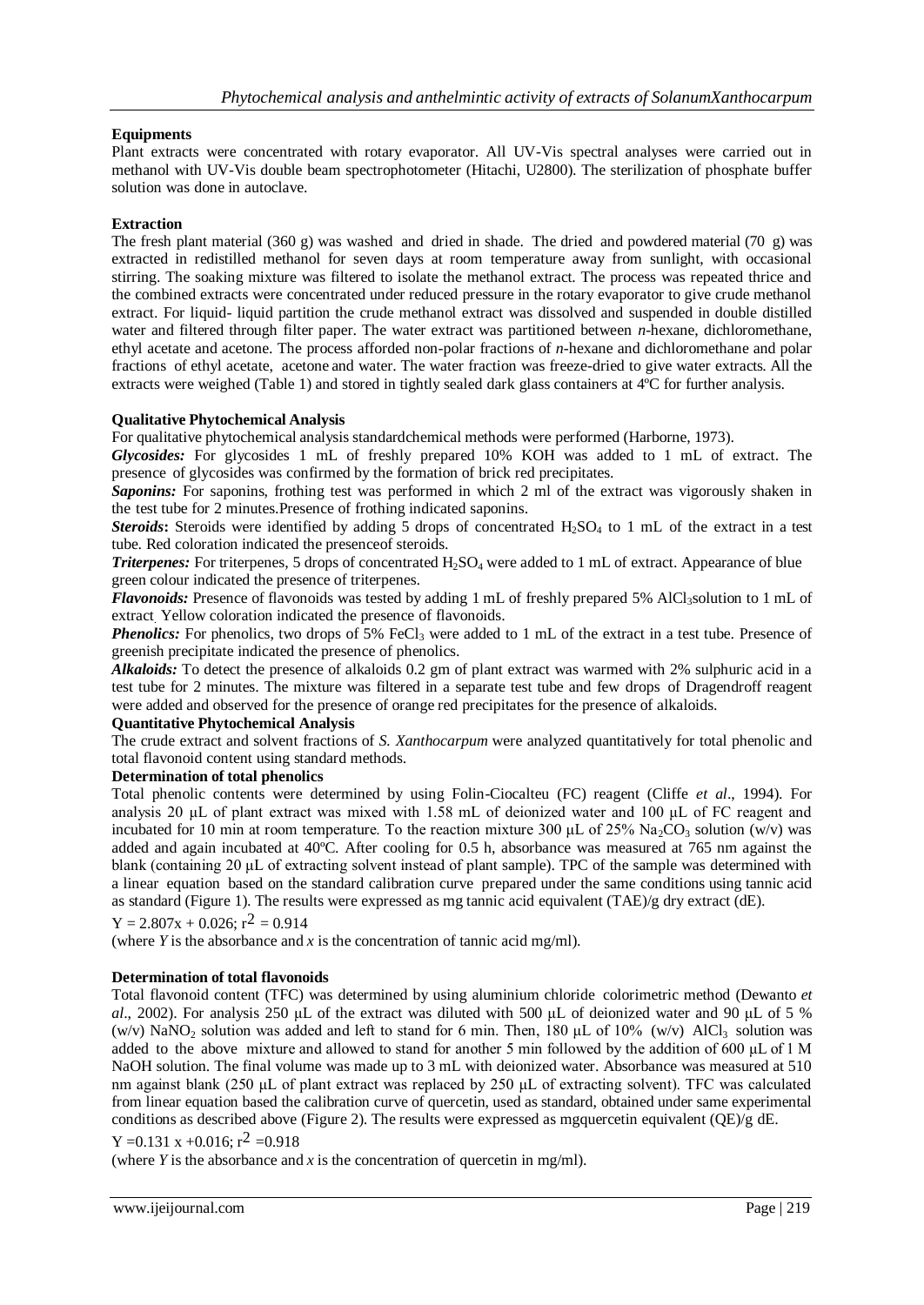#### **Anthelmintic Activity Preparation of Test Solution**

Test solution was prepared by dissolving 0.5 mg of dried plant extract in 0.1 ml of DMSO and

9.9 ml of Phosphate Buffer Solution (PBS) to make the final volume 10 mL (0.05 mg/ml).

Anthelmintic activity of the plant extracts was examined by using the method of Ajaiyeoba *et al*. (2001). The assay was carried out on intestinal parasite of sheep *Haemonchus contortus* which resembles with intestinal worms of human beings*.* The worms were obtained from intestine (abomasi) of freshly slaughtered sheep. Intestine (abomasi) of sheep were collected from the local slaughter house and washed with normal saline solution to remove all the faecal matter. The intestines were then dissected and worms were collected and kept in normal saline solution. The average size of these worms was 1-2 cm.

The abomasi of the freshly slaughtered sheep were dissected and worms collected in a dish. The worms were washed and suspended in the PBS at room temperature. Ten worms per petri dish were used to study the effect of plant extracts. The experiments were performed in triplicates. The motility was recorded with hourly interval for 6 h. Finally the treated worms were kept for 30 minutes in the lukewarm fresh PBS to observe the revival of motility.

#### **2. RESULTS AND DISCUSSION**

#### **Qualitative Phytochemical Analysis**

The preliminary phytochemical analysis of different plant extracts evidenced the presence of multiple components in the extracts. The results revealed the presence of flavonoids, glycosides, tannins, steroids, saponins, terpenes, and phenolic compounds (Table 2).

#### **Total phenolic content**

The results of analysis of TPC are summarized in Figure 3. TPC in the crude methanolic extract was 342  $\pm$  2.84 mg TAE/ g dE. After fractionation the highest concentration of phenols was measured in ethyl acetate fraction (426

 $\pm$  3.87 mg TAE/g dE) followed by dichloromethane fraction (416  $\pm$  3.52 mg TAE/g dE). The minimum amount of phenolics was determined in *n*-hexane fraction ( $228 \pm 2.64$  mg TAE/g dE).

#### **Total flavonoid content**

The results of analysis of TFC are summarized in Figure 3. TFC in the crude methanolic extract was 128  $\pm$  2.34 mg QE/g dE. After fractionation highest concentration of flavonoids was measured in ethyl acetate fraction (180  $\pm$  2.51 mg QE/g dE) followed by dichloromethane fraction (140  $\pm$  2.30 mg QE/g dE). The minimum amount of flavonoids was determined in *n*-hexane fraction (44  $\pm$  1.00 mg QE/g dE). High solubility of flavonoids in polar solvents provides high concentration of these compounds in the extracts obtained using polar solvents for the extraction.

#### **Anthelmintic activity**

The results of anthelmintic activity of all the plant samples are summarized in Table 3 and Figure 4. All the extracts showed different anthelmintic activity in terms of mortality rate at the same concentration during the six hours time period. This difference in activity is attributed to difference in type and quantity of different phytochemicals present in each plant extract.

Several plants of family Solanaceae and particularly from the genus *Solanum* have been shown to possess anthelmintic activity (Gunaselvi *et al*., 2010; Mathri *et al*., 2011; Yadav & Tangpu, 2012). In all these studies mostly the crude methanol or ethanol extracts and aqueous extracts were tested for anthelmintic activity. In the present study the crude methanol extract was further partitioned using solvents of various polarity and the fractions were tested for anthelmintic activity. Among the extracts the ethyl acetate, acetone and aqueous fractions showed significant anthelmintic effect with high death rate in the given time interval at the tested concentration (0.05 mg/ml). Levamisole used as positive control showed 100% mortality rate after 3 h. The results can be considered significant since the extracts are crude samples with a number of compounds and can be a source of phytochemicals with anthelmintic activity comparable to standard drugs used. Although the rate of death of worms after each hour was different for each fraction, at the end of six hour time period the rate of death of worms was same. The effect of extracts on the death of the worms, according to the result may be indicated as ethyl acetate > acetone > aqueous > dichloromethane > crude methanolic > *n*- hexane extracts. In particular ethyl acetate extract exhibited an increased death of worms at hourlyinterval.

A number of studies are available for anthelmintic activity of tannins, alkaloids and flavonoids (Anthnasiadou *et al*., 2001; da Silva *et al*., 2008; Wang *et al*., 2010;). The presence of these phytochemicals may be responsible for the observed anthelmintic activity of plant extracts in present study. Tannins have been shown to interfere with coupled oxidative phosphorylation thus blocking ATP synthesis in these parasites (Martin, 1997). Tannins may also bind to the cuticle of the helminth's body surface making it immobile causing the parasite to become paralysed leading to its death (Thompson & Geary, 1995). Presence of tannins in ethyl acetate, acetone and aqueous fractions may be responsible for high anthelmintic activity of these extracts.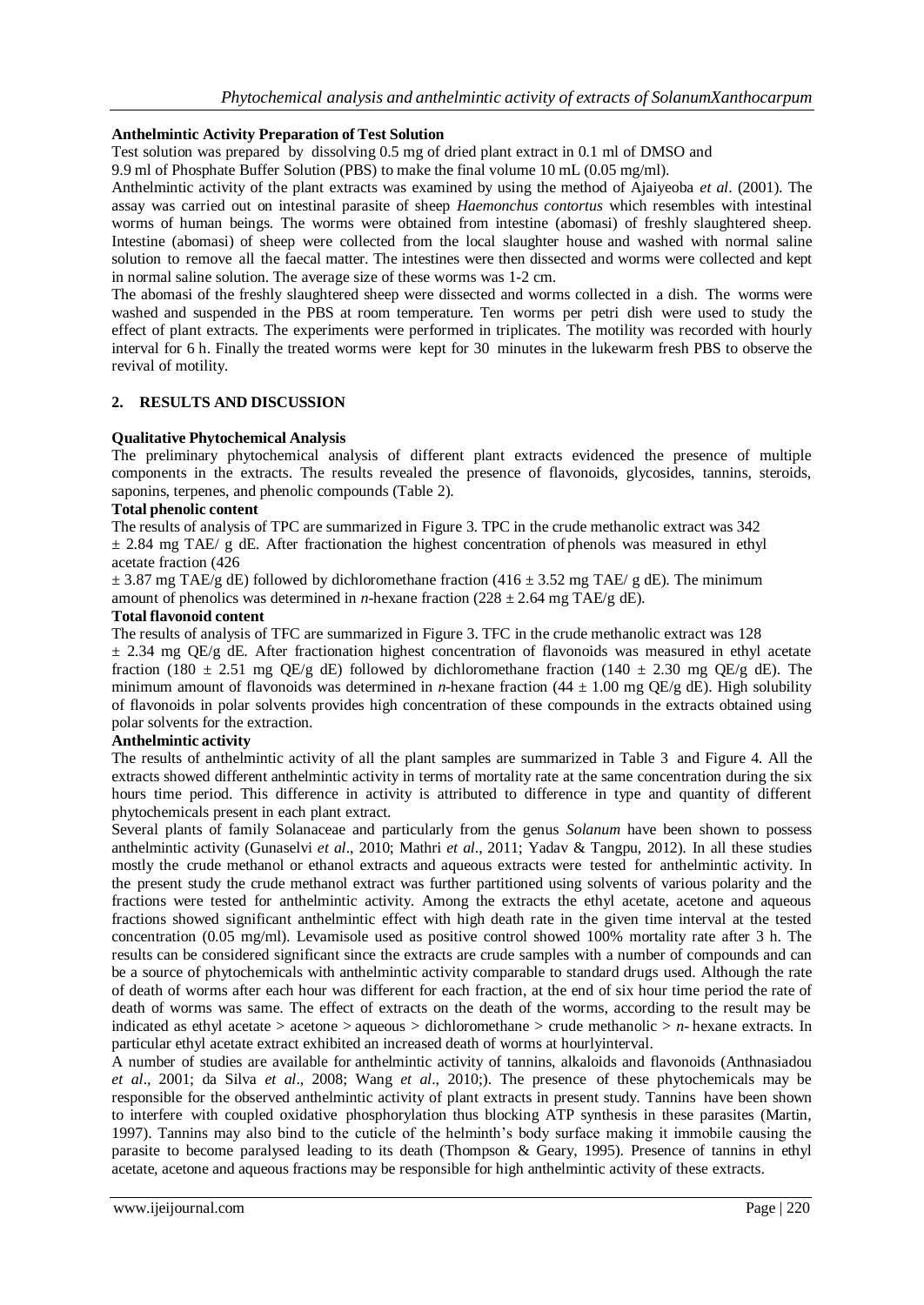The difference in activity of different plant extracts may also be due the difference in total phenolic and flavonoid contents in these extracts. Since the polar fractions contained a high phenolic and flavonoid content than the non-polar fractions this may explain the observed difference in the anthelmintic activity of these extracts.

#### **3. CONCLUSION**

In the present study the crude extracts and fractions of *Solanum Xanthocarpum* were evaluated for anthelmintic activity against sheep intestinal worms

*H. contortus* and significant activity was observed for the polar fractions. The extracts were also tested for qualitative and quantitative analysis of selected plant metabolites. The extracts were found to be rich both in quality and quantity of metabolites especially phenolics and flavonoids. The study thus concludes that the polar extracts of *S. nigrum* can be used for the treatment of parasitic diseases such as helminthiasis and are a cheap source of phenolics such as alkaloids, tannins and flavonoid with biological activities including antioxidant, antibacterial and antifungal.

**Table 1: Amount (g) and % yield of different solvent fractions of** *Solanum Xanthocarpum.*

| MeOH        |              | $n$ -Hexane      |       | CH <sub>2</sub> Cl <sub>2</sub> |       | EtOAc                  |       | Acetone                   |       | Aqueous    |       |
|-------------|--------------|------------------|-------|---------------------------------|-------|------------------------|-------|---------------------------|-------|------------|-------|
| wt.         | %            | wt.              | % age | wt.                             | % age | wt.                    | % age | wt.                       | % age | wt.        | % age |
| (g)<br>11.4 | age<br>16.28 | (g)<br>っっ<br>2.Z | 19.3  | (g)<br>0.3                      | 2.63  | (g)<br>$\sqrt{2}$<br>. | 10.53 | (g)<br>27<br><u>، ، ،</u> | 23.68 | (g)<br>5.0 | 43.86 |

| Solvent     | <b>Flavonoids</b> | <b>Glycosides</b> | <b>Tannins</b> | <b>Steroids</b> | <b>Saponins</b> | <b>Terpenes</b> | <b>Phenolics</b> |
|-------------|-------------------|-------------------|----------------|-----------------|-----------------|-----------------|------------------|
| MeOH        | $+$               |                   |                | $^{+}$          |                 |                 |                  |
| $n$ -Hexane |                   |                   |                | $+$             |                 | $^{+}$          |                  |
| $CH_2Cl_2$  | $^{+}$            |                   |                | $+$             | $^{+}$          | $^{+}$          | $^{+}$           |
| EtOAc       | $+$               |                   | $^+$           |                 | $^{+}$          |                 | $^{+}$           |
| Acetone     |                   | $^{+}$            | $^+$           | $^{+}$          |                 |                 | $^{+}$           |
| Aqueous     | $+$               |                   | $^+$           | $+$             | $^{+}$          |                 |                  |

#### **Table 2: Qualitative phytochemical analysis of extracts**

 $(+)$  = indicates presence,  $(-)$  = indicates absence

#### **Table 3: Comparison of** *in vitro* **anthelmintic activity of different extracts of** *SolanumXanthocarpum*

| <b>Treatments</b>               | Number of worms surviving at hourly interval |            |            |            |            |            |            |  |  |  |
|---------------------------------|----------------------------------------------|------------|------------|------------|------------|------------|------------|--|--|--|
|                                 | $\mathbf{0}$                                 |            | 2          | 3          | 4          | 5          | 6          |  |  |  |
| <b>MeOH</b>                     | $10.00 \pm 1$                                | $9.66 \pm$ | $7.66 \pm$ | $7.33 \pm$ | $6.00 \pm$ | $5.00 \pm$ | $1.66 \pm$ |  |  |  |
|                                 | $0.00\,$                                     | 0.57       | 0.57       | 1.15       | 1.00       | 1.00       | 0.57       |  |  |  |
| n-Hexane                        | $10.00 +$                                    | $9.66 \pm$ | $8.33 \pm$ | 5.66 $\pm$ | $5.00 \pm$ | $3.66 \pm$ | $2.33 \pm$ |  |  |  |
|                                 | $0.00\,$                                     | 0.57       | 0.57       | 0.57       | 1.00       | 0.57       | 0.57       |  |  |  |
| CH <sub>2</sub> Cl <sub>2</sub> | $10.00 +$                                    | $9.00 +$   | $7.66 \pm$ | $6.33 \pm$ | $5.00 +$   | $3.66 \pm$ | $1.00 \pm$ |  |  |  |
|                                 | $0.00\,$                                     | 1.00       | 0.57       | 0.57       | 1.00       | 0.57       | 1.00       |  |  |  |
| EtOAc                           | $10.00 \pm 1$                                | $9.66 \pm$ | $9.00 \pm$ | $8.33 \pm$ | $7.00 \pm$ | $3.66 \pm$ | $0.33 \pm$ |  |  |  |
|                                 | $0.00\,$                                     | 0.57       | 1.00       | 0.57       | 1.00       | 0.57       | 0.57       |  |  |  |
| <b>Acetone</b>                  | $10.00 +$                                    | $9.00 \pm$ | $7.00 \pm$ | $6.00 \pm$ | $5.66 +$   | $3.66 \pm$ | $0.33 \pm$ |  |  |  |
|                                 | $0.00\,$                                     | 1.00       | 1.00       | 1.00       | 0.57       | 0.57       | 0.57       |  |  |  |
| <b>Aqueous</b>                  | $10.00 +$                                    | $9.66 +$   | $9.00 \pm$ | $7.66 \pm$ | $5.66 +$   | $3.66 +$   | $0.33 \pm$ |  |  |  |
|                                 | $0.00\,$                                     | 0.57       | 1.00       | 0.57       | 0.57       | 0.57       | 0.57       |  |  |  |
| Levamisole                      | $10.00 +$                                    | $5.00 \pm$ | $3.66 \pm$ | $2.00 \pm$ | $+0.00 +$  | $0.00 \pm$ | $0.00 \pm$ |  |  |  |
|                                 | 0.00                                         | 1.00       | 0.57       | 1.00       | 0.00       | 0.00       | 0.00       |  |  |  |

# **4. REFERENCES**

- [1]. Ajaiyeoba, E. O., Onocha, P. A. & Olarenwaju, O. T., 2001. In vitro anthelmintic properties of Buchholzia coriaceae and Gynandropsis gynandra extract. Pharm. Biol., **39**: 217- 220.
- [2]. Akhtar, M. S., Iqbal, Z., Khan, M. N. & Lateef, M., 2000. Anthelmintic activity of medicinal plants with particular reference to their use in animals in Indo-Pakistan subcontinent. Small Rumin Res., **38**: 99-107.
- [3]. Bundy, D. A., 1994. Immunoepidemiology of intestinal helminthic infection, the global birden of intestinal nematode